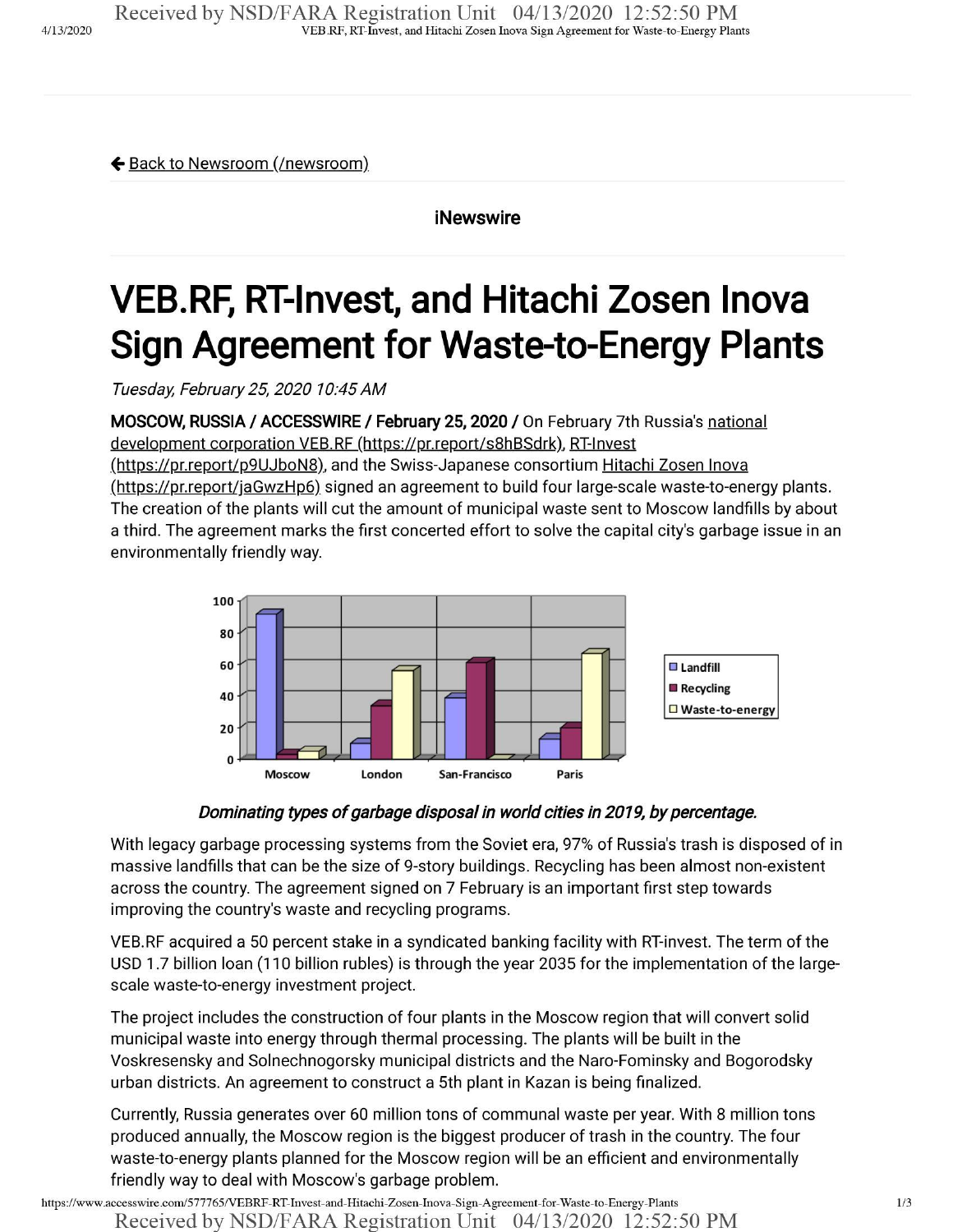Received by NSD/FARA Registration Unit 04/13/2020 12:52:50 PM VEB.RF. RT-Invest, and Hitachi Zosen Inova Sign Agreement for Waste-to-Energy Plants

The plants are expected to be completed in 2022, and result in the energy-efficient utilization of up to 2.8 million tons of the region's waste. It is estimated that the four plants will generate up to 2.2 billion kWh of electricity per year. The factories will be equipped with Hitachi Zosen Inova technology, an industry leader in the field of waste-to-energy processing.

Andrey Shipelov, CEO of RT-Invest stated, "More than 500 waste-to-energy recycling plants will be built worldwide. By implementing this project, Russia is getting much closer to other countries where there is the possibility of zero waste from big cities going into landfills. By 2023, only 17 percent of garbage in the Moscow region will go to the landfill. Almost all Moscow Region landfills will be closed and the land will be re-cultivated." He added that when the 5th plant is built in Kazan, that city will become the first city in Russia where all waste will be recycled. "Two million people will receive green energy in their homes. The project has already created over 5,000 highly-paid jobs. 70 percent of all investments in the project are going to the national economy, with new equipment, construction materials, taxes, etc."

VEB.RF Deputy Chairman and member of the Board Nikolai Tsekhomsky stated, "Energy from waste" is the flagship project in our portfolio of "green" investments. The development of high-tech infrastructure, and the creation of environmentally safe and comfortable urban environments are among the top priorities of VEB.RF. The project will cut the landfill waste disposal in the Moscow region by about a quarter, thus placing the city on par with most advanced global standards by 2023.

*VEB.RFis Russia's national economic development institution. It is a state corporation established by federal law exclusively for the public good. A non-commercial, non-profit organization with no shareholders, VEB.RF works in partnership with commercial banks to provide financing forlargescale projects to develop the country's infrastructure, industrialproduction and socialspheres, strengthen Russia's technologicalpotential and improve the quality oflife for the Russian people.*

## **Media Contact:**

Grace Fenstermaker media@geopols.com (mailto:media@geopols.com)

*This material is distributed by Geopolitical Solutions LLC. on behalfofState Development Corporation "VEB.RF" through the International Center for Legal Protection. Additionalinformation is available at the Department ofJustice, Washington, DC.*

**SOURCE:** VEB.RF



**NEWSROOM BECOME A CLIENT**

**ABOUT US PRODUCTS CONNECT WITH US**

(https://www.linkedin.com/company-

(https://twitter.co(imithec/enswirfe)cbbta/B.669563cce(stupise/jwww.instagram.ci

pathWildcard=966956)

**SALES EDITORIAL**